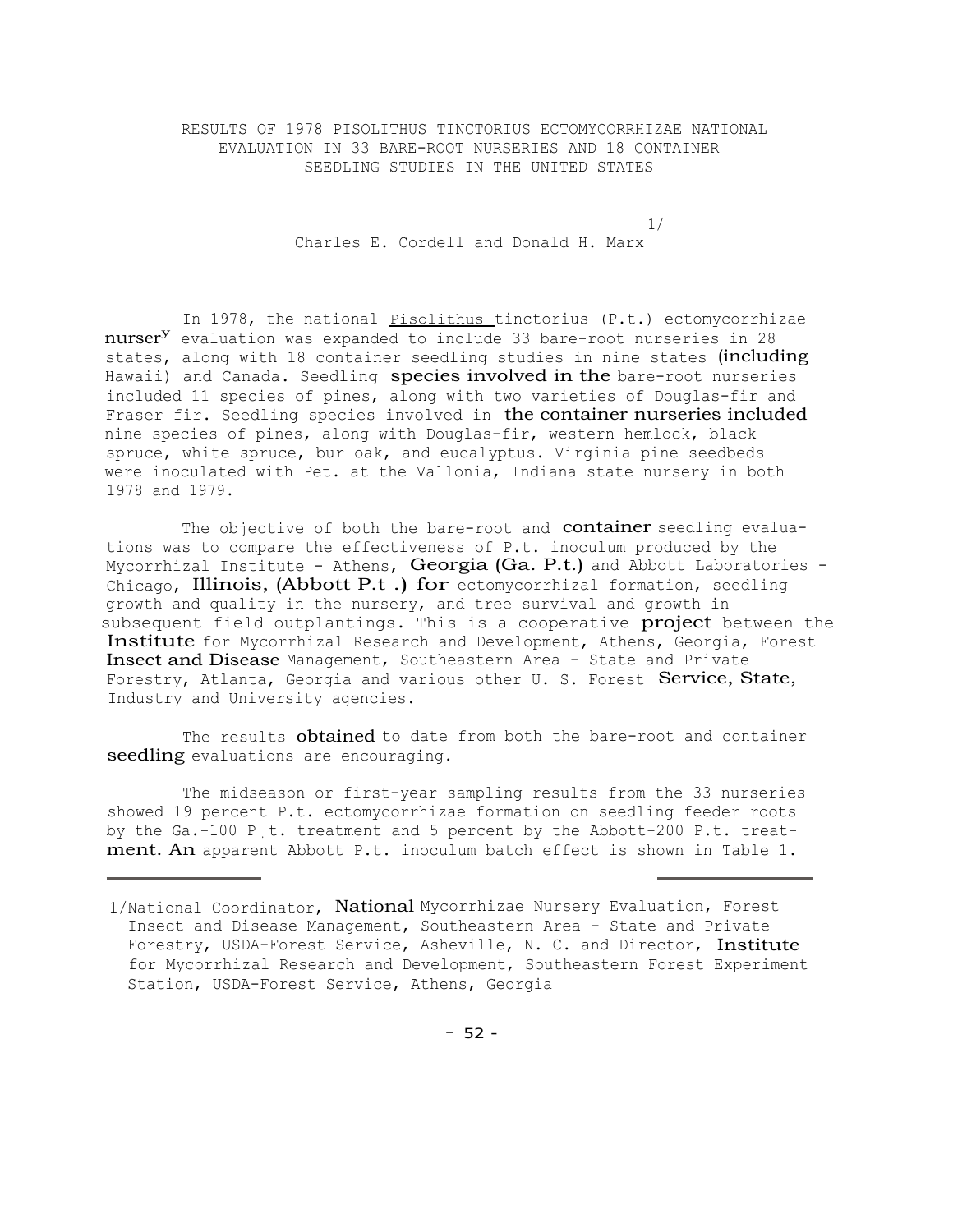| Treatment  |                                          | (8)<br>$P_4t_4$ |      |             | Total            | (8)  |        | Seedlings        |      |
|------------|------------------------------------------|-----------------|------|-------------|------------------|------|--------|------------------|------|
|            |                                          |                 |      |             |                  |      |        | w/P.t.           | (8)  |
| GA 100     |                                          | 18.6            |      |             | 26.5             |      |        | 70.4             |      |
|            |                                          | Abbott batch    | No.  |             | Abbott batch No. |      |        | Abbott batch No. |      |
|            | $\overline{\phantom{0}}$<br>$\mathbf{z}$ | 4&5             | Avg. | $\mathbf 2$ | 4&5              | Nvg. | $\sim$ | 4&5              | Avg. |
| Abbott 200 | 3.4                                      | 5.8             | 5.2  | 19.6        | 17.1             | 17.8 | 27.0   | 34.4             | 32.5 |
| Abbott 100 | 2.2                                      | 5.8             | 4.9  | 19.6        | 17.1             | 17.7 | 24.5   | 31.6             | 30.0 |
| Abbott 50  | 1.4                                      | 3.2             | 2.8  | 18.6        | 15.0             | 16.0 | 13.0   | 23.0             | 20.4 |
| Control    |                                          | 0.1             |      |             | 13.8             |      |        | 1.4              |      |

 $-53 -$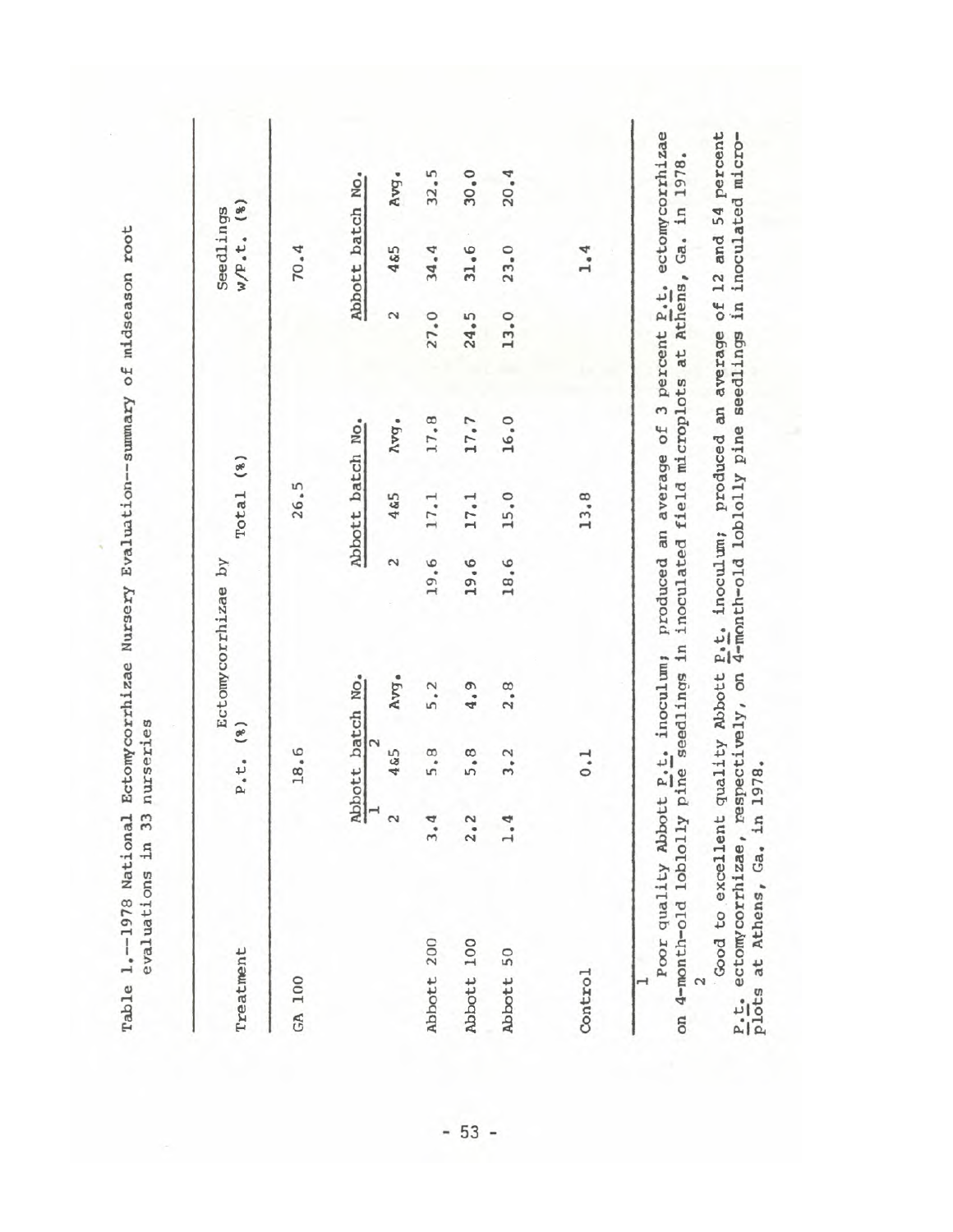For example, Abbott P.t. batches 4 and 5 produced over 200 percent as much P.t. ectomycorrhizae as batch 2.

The midseason results obtained from the 1978 Virginia pine P.t. inoculations at the Vallonia Nursery showed 8 percent P.t. ectomycorrhizae formation on seedling feeder roots by the  $Ga.-100$  P.t. and 5 percent by the Abbott-200 P.t. The P.t. ectomycorrhizae feeder-root development observed on seedlings examined from these two treatments (25 seedlings per treatment) represented over one-half of the total ectomycorrhizae development (less than 15 percent) observed on the Virginia pine seedlings in August 1978. Seedlings examined from the remaining two P.t. treatments, Abbott-100 and Abbott-50, had virtually no P.t. ectomycorrhizae.

Final results obtained from 12, 1-0 southern and central United States bare-root nurseries were also quite variable--particularly with the Abbott P.t. inoculum batches (Table 2.) The Ga. P.t., again, provided the most favorable and consistent results. This inoculum produced 28 percent P.t. ectomycorrhizae on seedling feeder roots, increased seedling fresh weights 26 percent over controls, and decreased seedling cull percentage 26 percent less than controls. The Abbott P.t. batch effect is revealed again in Table 2. The nurseries treated with batches 4 and 5 had over 300 percent increase in P.t. ectomycorrhizae formation and seedlings with P.t. ectomycorrhizae along with a significant reduction in cull seedlings as com<sup>p</sup>ared with the nurseries treated with batch 2.

Final results obtained from the 1978 Virginia pine P.t. inoculations at the Vallonia nursery were encouraging and represented, one of the most successful P.t. conifer ectomycorrhizal inoculation studies conducted in 1978. Once again, the Ga.-100 P.t. produced the most favorable and consistent results. This inoculum produced 35 percent P.t. ectomycorrhizae on 1-0 Virginia pine feeder roots, increased seedling fresh weights 15 Percent over controls, and decreased seedling cull percenta ges 20 percent less than controls. The Abbott-200 P.t. batch 4 produced 25 percent P.t. ectomycorrhizae on similar 1-0 Virginia pine feeder roots and decreased seedling cull Percentages 29 percent less than controls, but had no positive effect on seedling fresh weights. In addition, 100 percent of all seedlings examined (50 seedlings per treatment) from both treatments had some P.t. ectomycorrhizae on their feeder roots. The remaining two P.t. treatments, Abbott-100 and Abbott-50, had very erratic insignificant P.t, ectomycorrhizae development 5 percent and 11 percent, respectively, Outplantings were established in the s<sup>p</sup>ring of 1979 on two sites (good and poor site quality) by the Indiana Division of Forestry using selected Virginia pine seedlings from the Ga.-100, Abbott-200, and control treatment plots. These outplantings will be examined for a minimum of 5 years with annual tree survival and growth measurements, P.t. fruiting body development, and progress reports.

Final results obtained from the container seedling studies with both the Ga. and Abbott P.t. inoculum were also highly encouraging. The Ga. P.t. produced 40 percent P.t. ectomycorrhizae on seedling feeder roots while the Abbott P.t. produced  $10$  percent P.t. ectomycorrhizae. This resulted in almost a 300 percent increase in total ectomycorrhizae develop-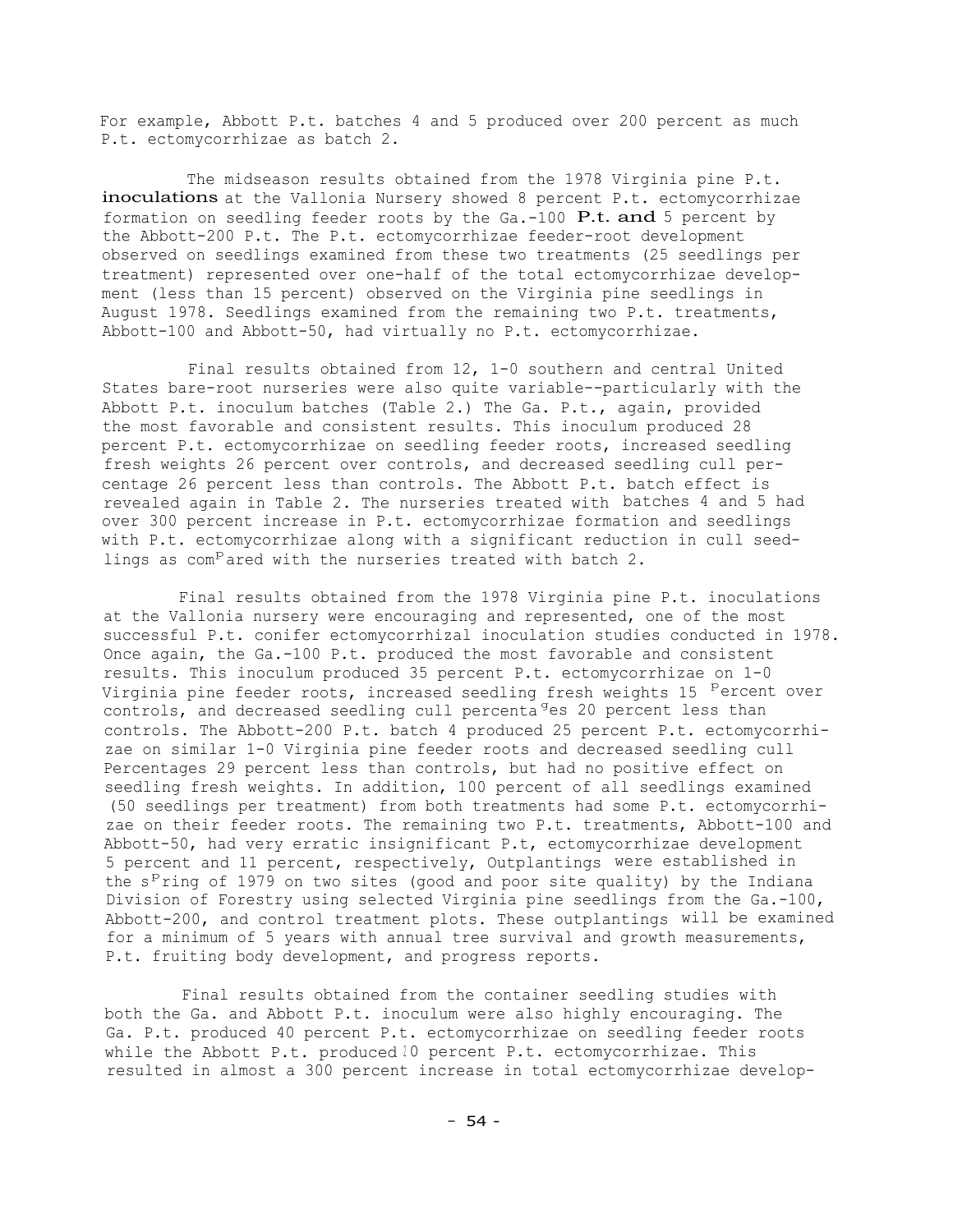| Treatment  |        | (8)<br>P.t.                 | Ectomycorrhizae by |      | Seedlings<br>w/P.t. | (8)  |      | Cull seedlings | $\binom{8}{2}$   |
|------------|--------|-----------------------------|--------------------|------|---------------------|------|------|----------------|------------------|
| GA 100     |        | $\infty$<br>27 <sub>°</sub> |                    |      | 95.0                |      |      | 18.4           |                  |
|            |        | batch<br>Abbott             | No.                |      | Abbott batch No.    |      |      |                | Abbott batch No. |
|            | $\sim$ | Z<br>G3                     | Avg.               | 2    | 4&5                 | Avg. | 2    | 4 & 5          | hvg.             |
| Abbott 200 | 3.2    | 5.<br>$\Xi$                 | 5.7                | 17.8 | 61.0                | 32.2 | 29.1 | 13.8           | 24.0             |
| Abbott 100 | 1.5    | $\ddot{5}$                  | 2.5                | 10.5 | 42.0                | 21.0 | 25.3 | 15.0           | 22.3             |
| Abbott 50  | 2.4    | 5.<br>m                     | 3.4                | 12.5 | 33.0                | 19.3 | 28.2 | 17.4           | 24.6             |
| Control    |        | $^{\bullet}$<br>0           |                    |      | 1.8                 |      |      | 24.8           |                  |

 $\mathcal{A}_{\mathbb{C}}$  $-55 -$ 

 $\sim$